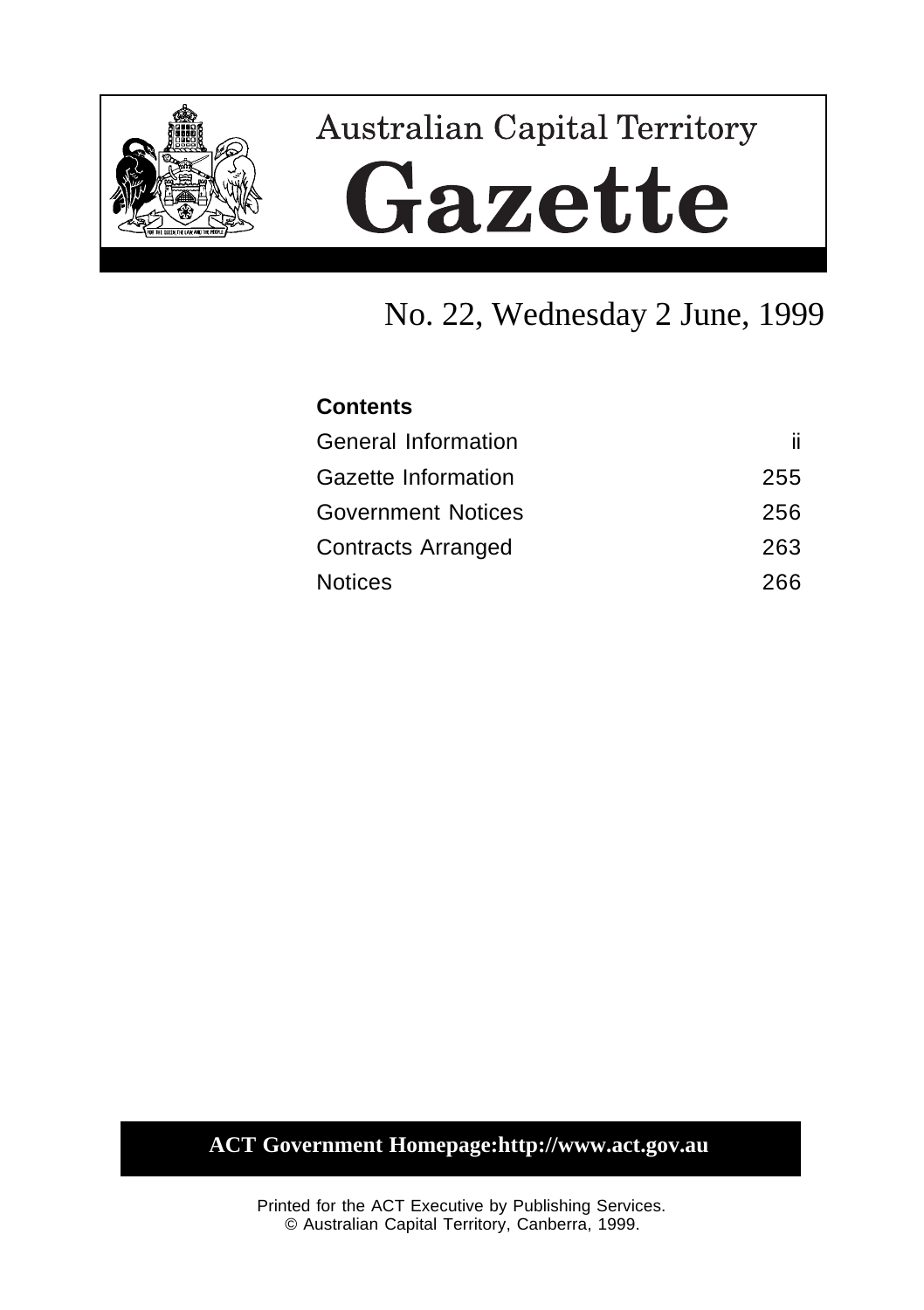# **GENERAL INFORMATION**

#### **ACT GOVERNMENT GAZETTE**

The ACT Government Gazette is published each Wednesday. The sections included in the publication are:

- General Information;
- Government Notices;
- Purchasing and Disposals;
- Invitations to Tender, Quote or Register Interest;
- Contracts arranged, and
- Private Notices

(Australian Public Service notices will continue to appear in the Commonwealth of Australia Gazette).

#### **CONTACT DETAILS**

ACT Gazette Officer Publishing Services GPO Box 158 Canberra Act 2601

Phone: (02) 6205 0484 Fax: (02) 6205 0266 **e-mail: gazette\_office@dpa.act.gov.au** ACT Gazette Office Level 7, Macarthur House Wattle Street Lyneham 2602

#### **Notices for Publications**

Notices for the Gazette are to be lodged by 12 noon on the Wednesday prior to publication. Notices can be lodged in advance in hard copy or facsimile, by electronic mail or diskette, with a brief message of instruction and a WORD compatible document attachment.

A Gazette Request Form must also be delivered to the Gazette Office, by hand, mail or fax. For copies of this form please telephone the Gazette Office or go to www.act.gov.au/government/reports/pub/gazreq.doc.

Signed notices must be sighted by the Gazette Office before gazettal can proceed.

**Purchasing and Disposal Codes** may be accessed on the ACT Government Website:

www.act.gov.au/government/report/pub/gazette/p&d.pdf. Alternatively, you may obtain a hard copy listing by contacting the gazette office.

#### **Private Notices**

The fee for a private notice is as follows:

• minimum charge \$1.00 per word or \$100.00 whichever is the greater.

Cheques are to be made payable to 'Publishing Services' and are to be forwarded to the Gazette office with a copy of the notice (Either on a PC formatted disk in WORD, or if the notice has already been emailed, a hard copy of the notice) and Gazette Request Form. Payment can be made by EFTPOS (Bankcard, Visa or Mastercard) by telephoning the Gazette Office. Payment must be received before gazettal can proceed.

#### **Purchasing and Subscriptions**

Copies of the ACT Government Gazette may be purchased at a cost of \$5.00 (or \$2.00 for a Special Gazette) from the ACT Government shopfront, Legislation/Gazette sales counter, East Row, Canberra City. Subscriptions to the Gazette maybe arranged through the Gazette Office at a price of \$180.00 (1 Jan 99 - 30 Jun 99) or part thereof, including postage. Refunds will not be given for cancellations. Claims for missing items will be recognised as valid if lodged within 28 days of publication.

#### **Copyright Notice - Australian Capital Territory**

This work is copyright. Apart from any use as permitted under the Copyright Act 1968, no part may be reproduced by any process without written permission from Library and Information Management, Department of Urban Services, ACT Government, GPO Box 249, Civic Square ACT 2608.

#### **Products and Services advertised in this publication are not necessarily endorsed by the ACT Government**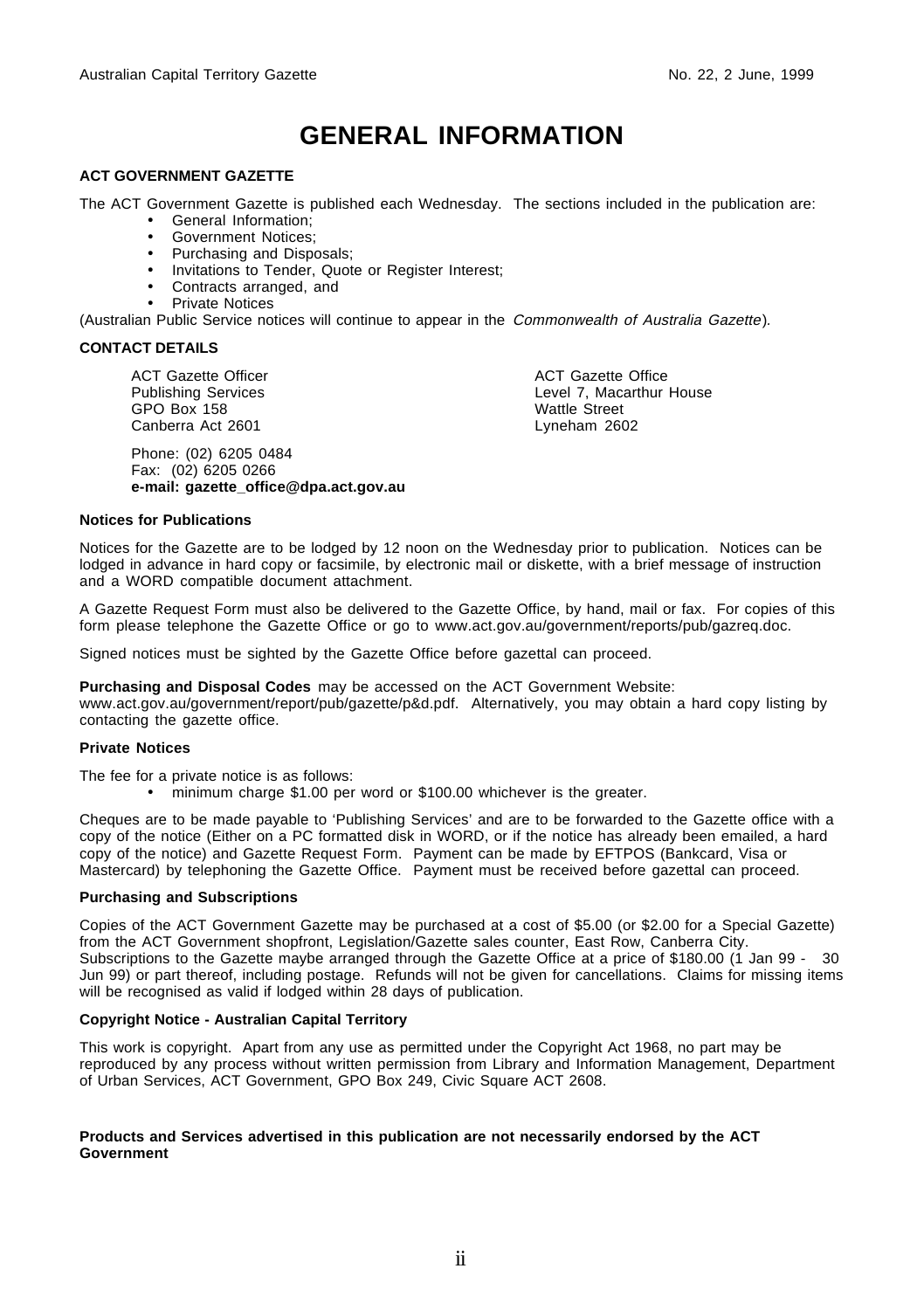# **GAZETTE INFORMATION**

#### **ISSUE OF ACT SPECIAL GAZETTES**

The following issues of the ACT Special Gazettes have been published since the last Weekly Gazette. For listings of previous ACT Special Gazettes please refer to this internet site

http://www.publishing.act.gov.au

| Gazette<br><b>Number</b> | <b>Date</b> | Title                                                                                                                                                                                      |  |
|--------------------------|-------------|--------------------------------------------------------------------------------------------------------------------------------------------------------------------------------------------|--|
| <b>S27</b>               | 28 May      | Notice – Election of three Members of the Pharmacy Board of<br>the Australian Capital Territory - Declaration of Successful<br>Candidates ~ Health Professions Boards (Elections) Act 1980 |  |
|                          |             | Notice – Draft Water Resources Management Plan $\sim$ Water<br>Resources Act 1998                                                                                                          |  |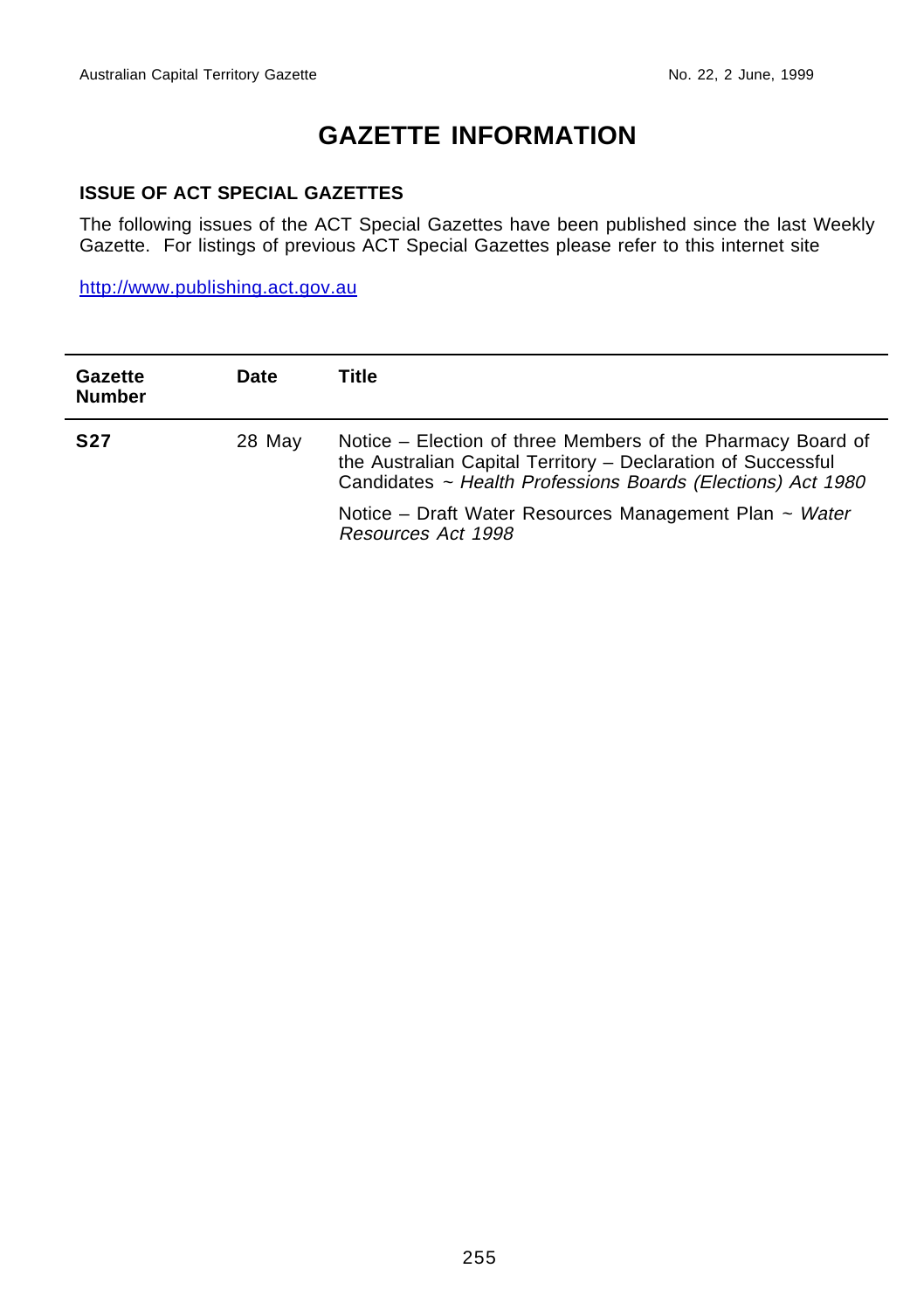# **GOVERNMENT NOTICES**

#### **NOTIFICATION OF THE MAKING OF AN INSTRUMENT**

NOTICE is hereby given that the undermentioned Instrument of the Australian Capital Territory has been made. Copies of the Instrument may be purchased from Publishing Services, Legislation and Sales Counter, ACT Government Shopfront, Corner of City Walk and East Row Canberra City ACT 2601.

| Act under which<br>Instrument made  | <b>Description of Instrument</b>                                                                                                                   | Number and year of<br><b>Instrument</b> |
|-------------------------------------|----------------------------------------------------------------------------------------------------------------------------------------------------|-----------------------------------------|
| <b>Energy and Water Act</b><br>1988 | Revocation and Determination<br>of Fees.                                                                                                           | No. 97 of 1999                          |
| Motor Traffic Act 1936              | Under subregulation 33(4) of<br>the Motor Traffic Regulations -<br>Declaration of Declared<br>Holiday Period (11 Jun 99 -<br>14 Jun 99) inclusive. | No. 99 of 1999                          |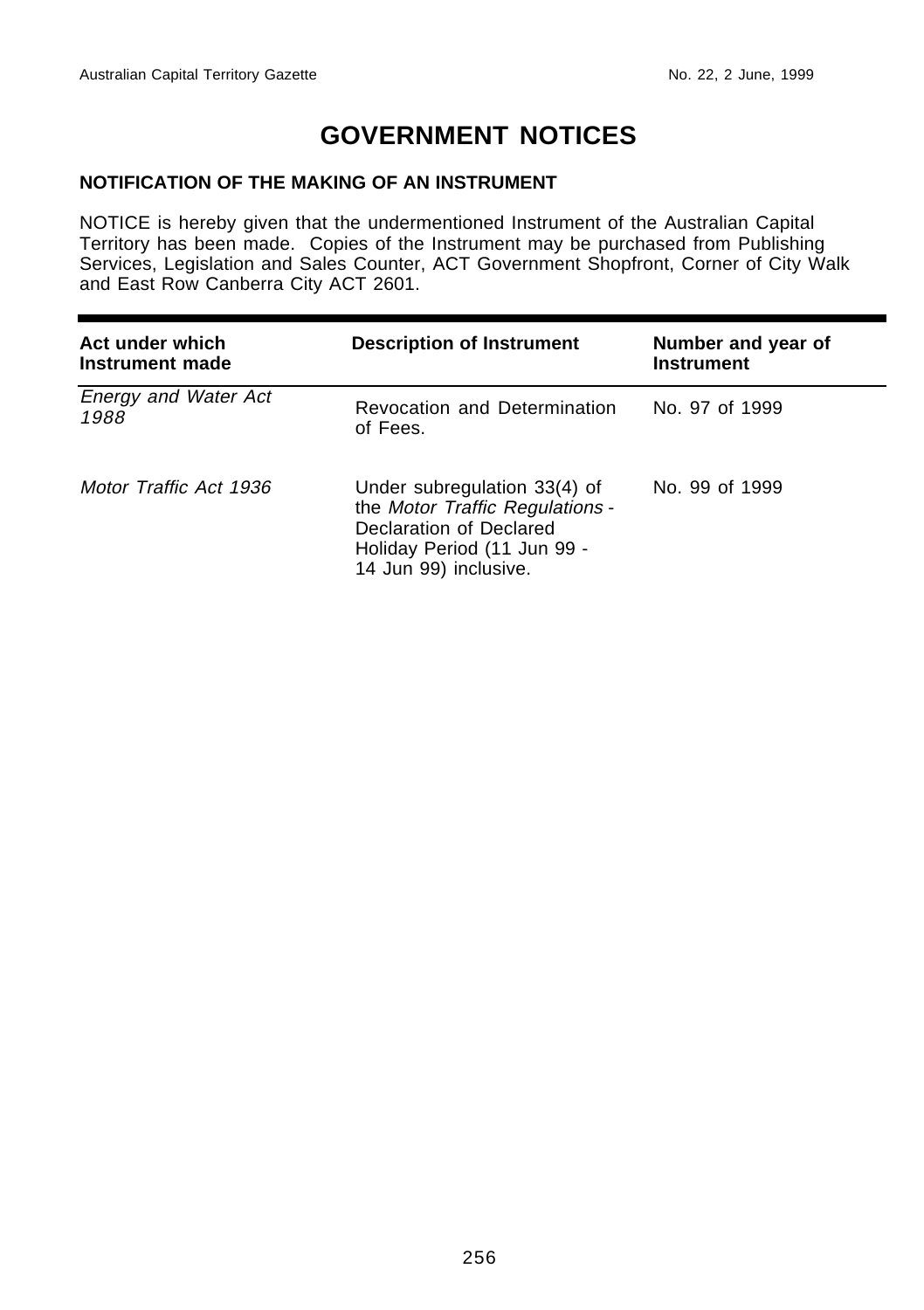#### **AUSTRALIAN CAPITAL TERRITORY**

#### **PERIODIC DETENTION ACT 1995**

#### **AUTHORISATION**

**UNDER** Section 38 of the Periodic Detention Act 1995 (the Act) **I authorise:**

#### **Brett McEvoy** and **Darren Fitzpatrick**

being persons who have completed the approved course:

Course of instruction in the implementation of correct work routines for urine testing and other medical procedures provided by the Periodic Detention Centre, Australian Capital Territory

to my satisfaction, to carry out a test prescribed under subsection 23(1) of the Act to determine whether a drug is present in the body of a detainee.

Date: 25<sup>th</sup> May 1999

**JAMES RYAN DIRECTOR OF CORRECTIVE SERVICES**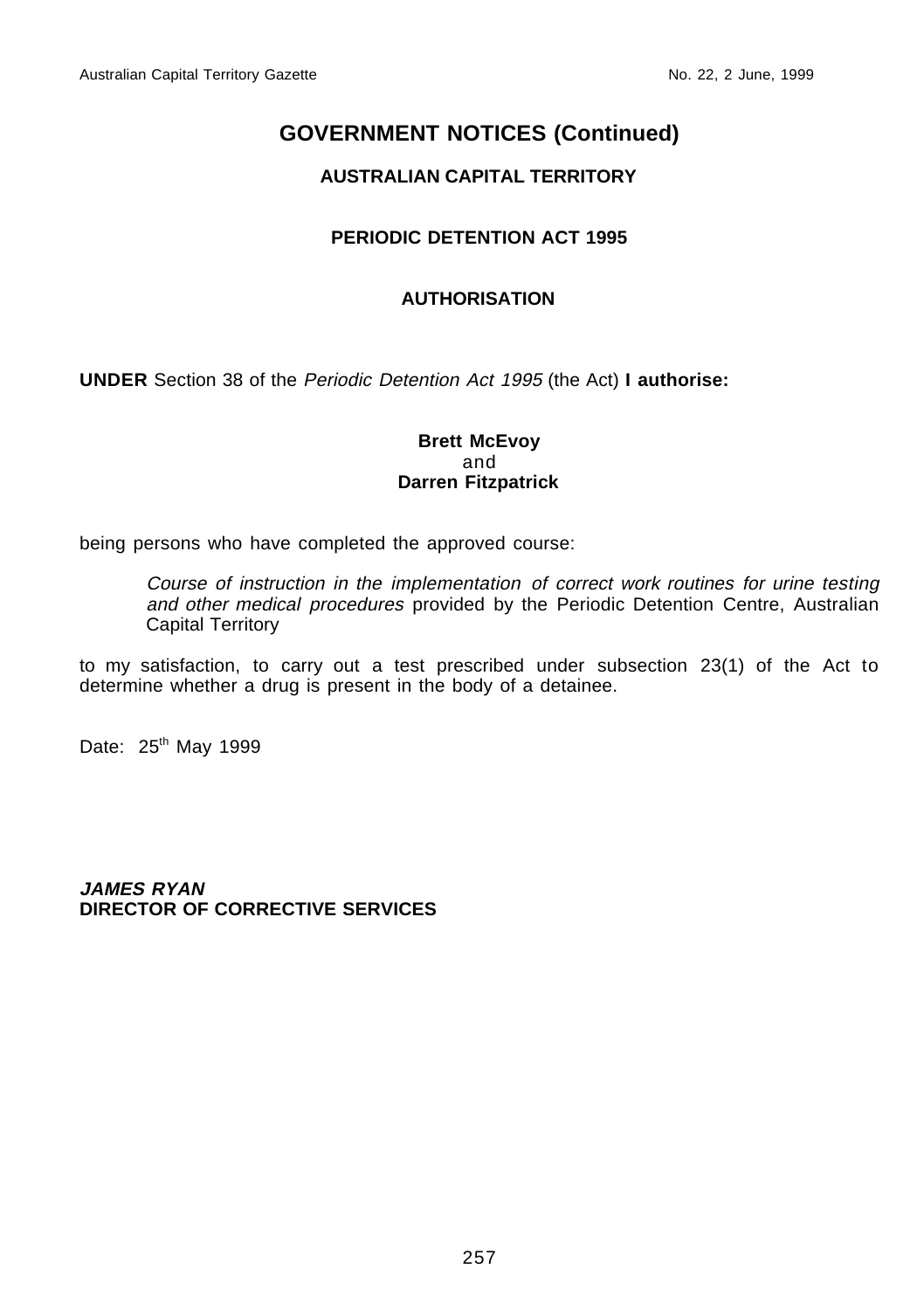#### **AUSTRALIAN CAPITAL TERRITORY**

#### **PERIODIC DETENTION ACT 1995**

#### **REVOCATION OF AUTHORITY**

**UNDER** Section 38 of the Periodic Detention Act 1995 (the Act) **I revoke** the authority of:

#### **Trevor Parkinson** and **Dennis Taplin**

published in the Gazette No. S190 of 2 August 1996

to carry out the tests prescribed under subsection 23(1) of the Act to determine whether a drug or alcohol is present in the body of a detainee.

Date: 25<sup>th</sup> May 1999

**JAMES RYAN DIRECTOR OF CORRECTIVE SERVICES**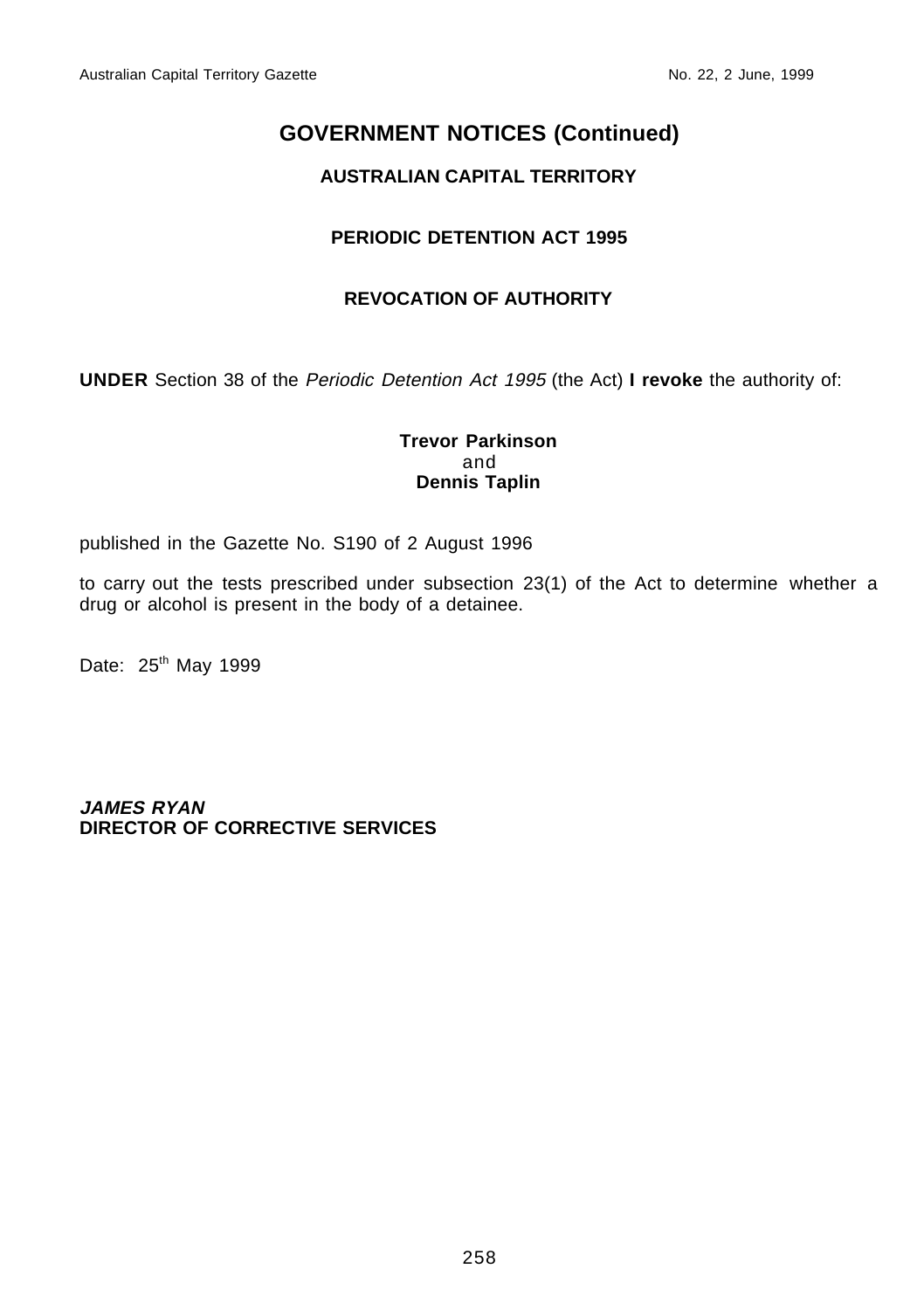#### **ACT FIRE BRIGADE PROMOTIONS**

Members of the ACT Fire Brigade who are eligible for promotion, or expect to become eligible for promotion between 5 June 1999 and 4 December 1999, may apply for promotion to the following ranks:

- Third Class Firefighter  $\bullet$
- Second Class Firefighter
- First Class Firefighter, Grade B
- First Class Firefighter, Grade A
- Senior Firefighter  $\bullet$

The academic and other qualifications for promotion within the Fire Brigade were notified in a Special Gazette on 6 January 1998. A copy of that notification may be obtained by telephoning (02) 6207 8418 during business hours or in person from:

The Recruitment Officer **ACT Emergency Services Bureau** 123 Carruthers St Curtin ACT 2605

Applications must be in writing addressed to:

The Fire Commissioner **ACT Fire Brigade** PO Box 104 Curtin ACT 2605

 $R/J$  Dance Fire/Commissioner 24 May 1999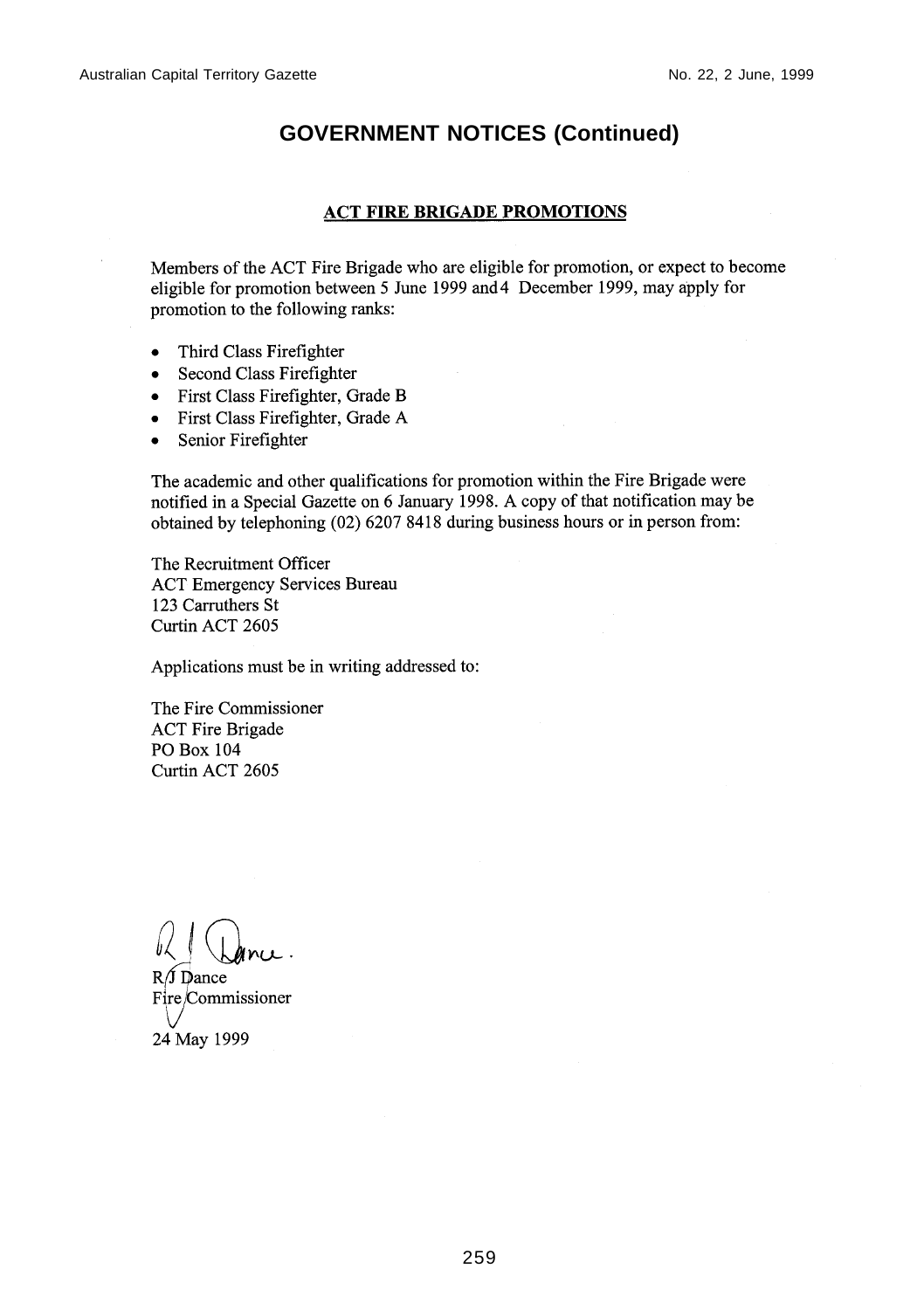#### **ACT GOVERNMENT PLANNING AND LAND MANAGEMENT GROUP**

#### **DRAFT VARIATION NO.100 TO THE TERRITORY PLAN TELECOMMUNICATIONS FACILITIES POLICIES**

A draft Variation to the Territory Plan has been prepared by the Planning and Land Management Group (PALM) of Urban Services (incorporating the functions of the ACT Planning Authority), relating to Telecommunications Facilities Policies.

The draft Variation proposes to amend:

- Part C in the Territory Plan Written Statement by adding a new section C5, containing policies relating to Telecommunications Facilities in the ACT;
- the definition of Communications Facility at Appendix VI of the Territory Plan; and
- clauses 2.3 and 2.4 of the Hills Ridges and Buffer Areas Land Use Policies at Part 12 of the Territory Plan Written Statement.

Provided it is not deferred, the provisions of this draft Variation have interim effect until 1 June 2000 or for the "defined period", whichever is the shorter. The "defined period" commences on 2 June 1999 and continues until the proposals in the draft Variation, or the corresponding Plan Variation:

- come into effect;
- or are rejected by the Legislative Assembly;
- or are withdrawn.

During the period these provisions have interim effect, the Territory, the Executive, a Minister or a Territory Authority shall not do, or approve the doing of, any act which would be inconsistent with the Territory Plan, or the Plan if it was varied in accordance with the provisions of the draft Variation.

Section 11 of the Land (Planning and Environment) Act 1991 (the Land Act), concerning the Heritage Places Register, does not apply to this draft Variation.

From Monday 7 June 1999 until Monday 19 July 1999, copies of the draft Variation to the Territory Plan may be:

- inspected at ACT Government Libraries at Belconnen, Civic, Dickson, Erindale, Griffith, Kippax, Tuggeranong and Woden during normal opening hours;
- inspected at, or obtained from, the PALM Shopfront at Dame Pattie Menzies House, 16 Challis Street, Dickson, during normal office hours; and
- inspected on the PALM Website at **http://www.palm.act.gov.au**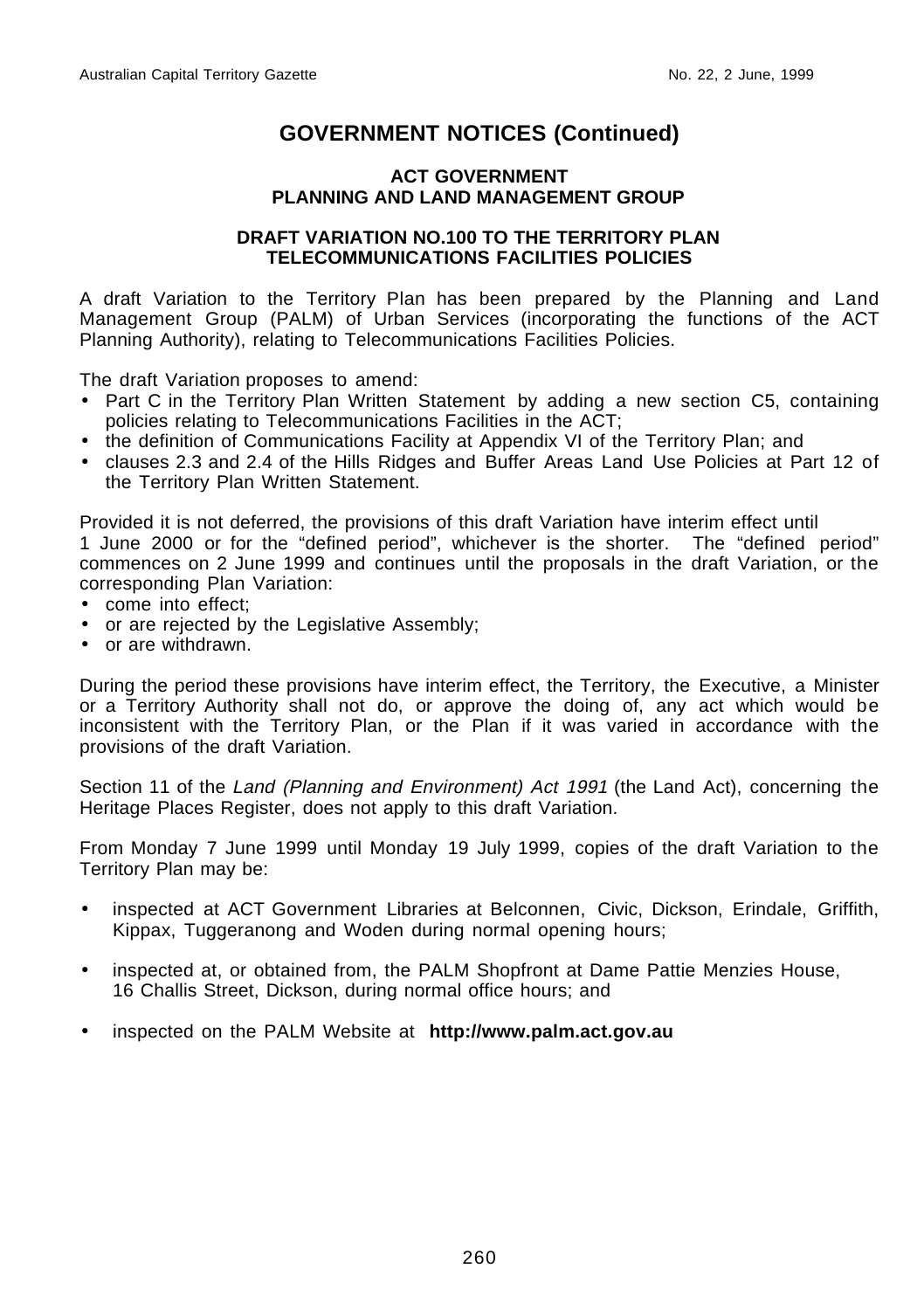Written comments on the draft Variation should be submitted, by **Monday 19 July 1999**, to:

**The Executive Director Planning and Land Management Group Urban Services Department GPO Box 1908 CANBERRA ACT 2601 Attention: Mr P Harris.**

Comments can also be sent via Email to: **terrplan@dpa.act.gov.au** or by Facsimile to: **62071710.**

Copies of all written comments received in response to the draft Variation, including those from the National Capital Authority (NCA), will be made available for public inspection during normal office hours, from Tuesday 20 July 1999 until Tuesday 10 August 1999, at the PALM Shopfront in Dame Pattie Menzies House, 16 Challis Street, Dickson. Any comments received from the NCA after Monday 19 July 1999 will be available for perusal for 21 days from the date of receipt.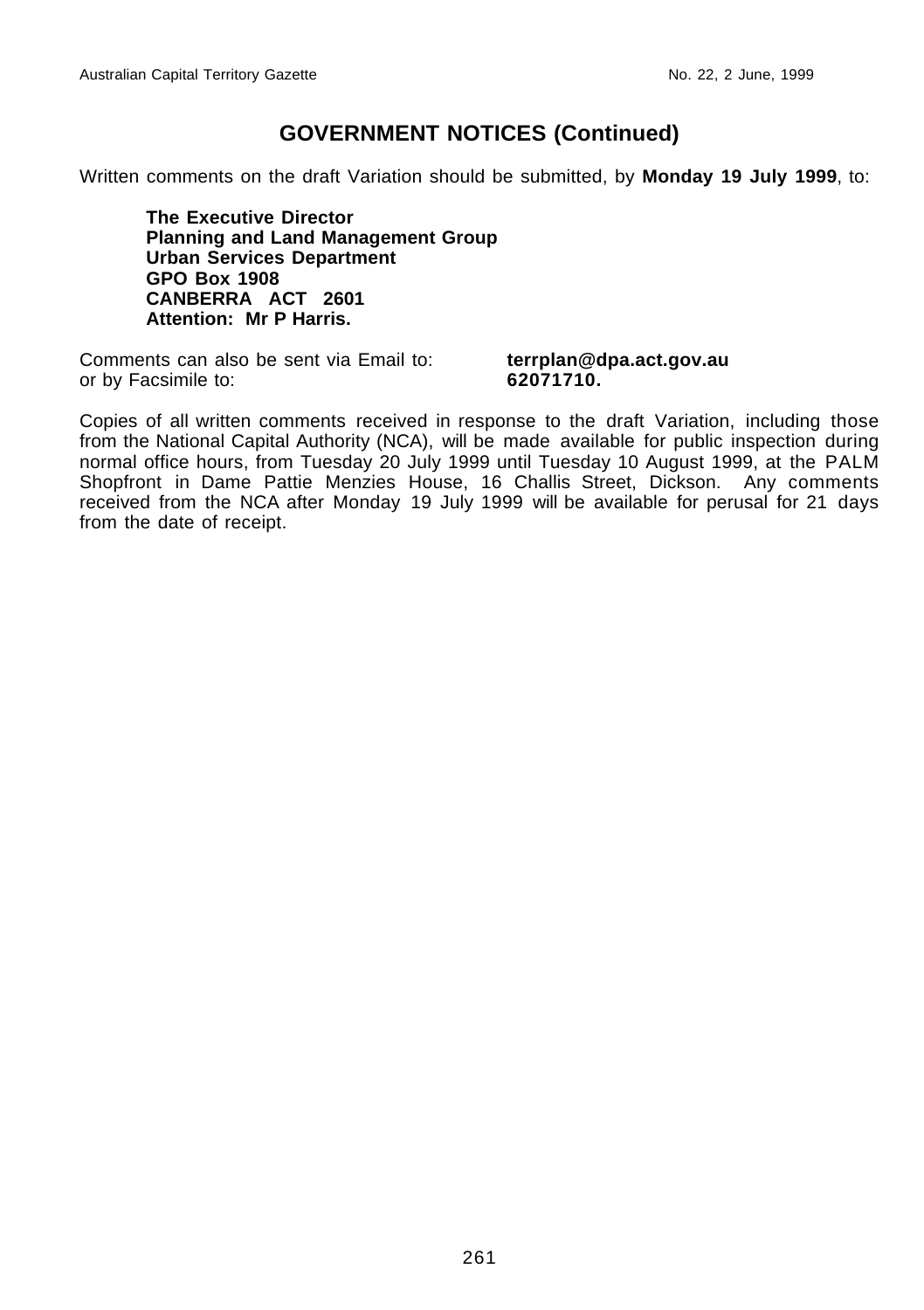

#### **DECLARATION OF APPROVED CLUB SECTION 15 (2) FIREARMS ACT 1996**

Pursuant to Section 15 (2) of the Firearms Act 1996, I Paul Milton JONES, Registrar of Firearms, **HEREBY DECLARE** that Pistol Australia Incorporated, to be an **APPROVED CLUB** for the purposes of Section 15 of the Firearms Act 1996.

**P.M.JONES** Registrar of Firearms.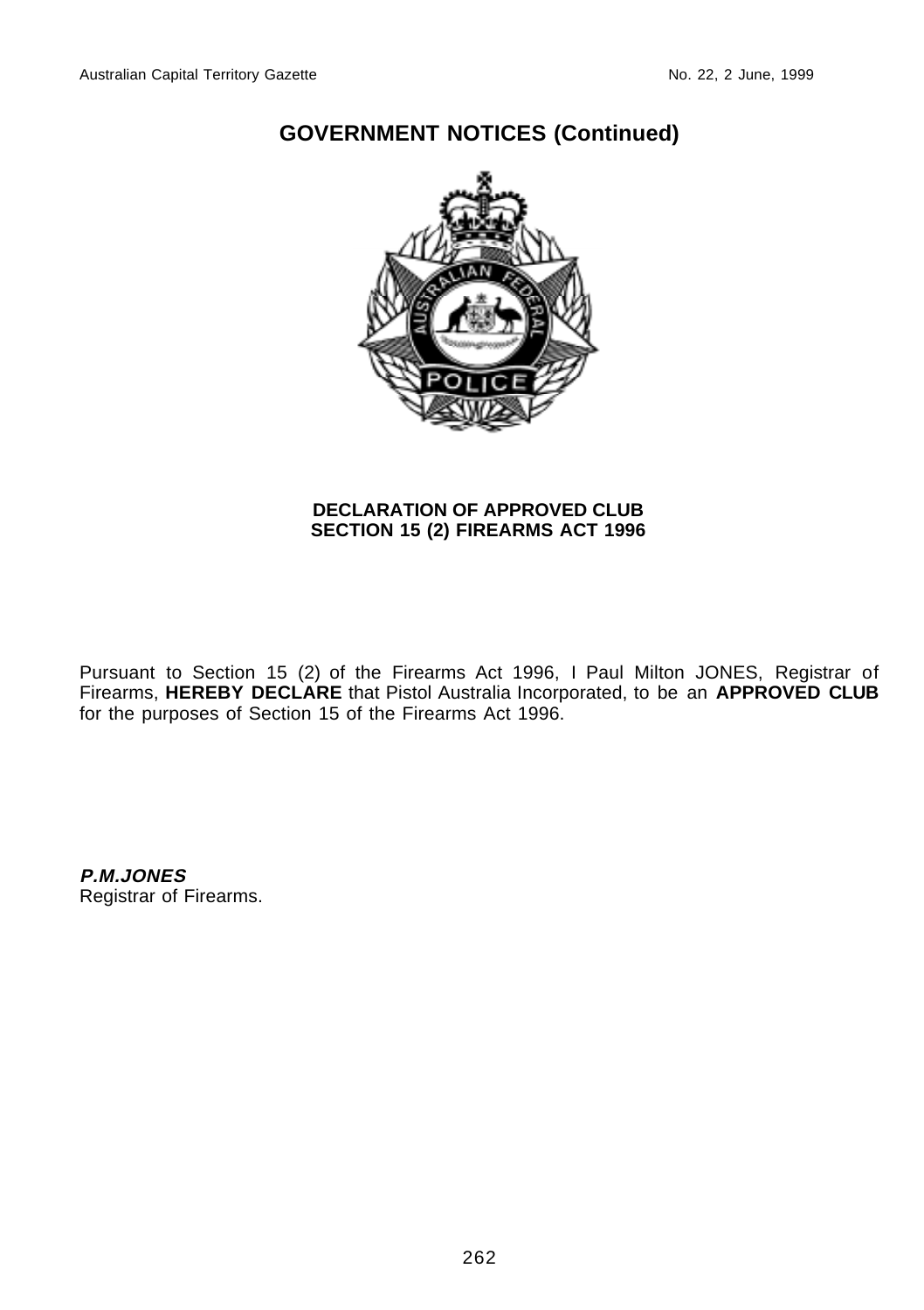# **CONTRACTS ARRANGED**

#### **Department or Agency:**

#### **Urban Services**

**Michelle Richer** 

#### **Contact Officer:**

#### Telephone:

#### 62077636

| Purchase | <b>Description of Supplies</b>                                                                                                                      | Value (\$A) | Period | Contractor                                                                        | <b>P&amp;S</b>  |
|----------|-----------------------------------------------------------------------------------------------------------------------------------------------------|-------------|--------|-----------------------------------------------------------------------------------|-----------------|
| 127NB453 | Supply safes to cash<br>collection at Belconnen and<br>Mugga Landfills                                                                              | 4,000.00    | Y      | Armaguard<br>Level 9, Strathfield Plaza<br>The Boulevarde<br>Strathfield NSW 2135 | 24              |
| 127NB454 | Provide professional<br>services for ACT Waste<br>Management Code                                                                                   | 3,600.00    | Y      | Philip Hobbs<br>15 Selwyn Street<br>Hackett ACT 2602                              | 27              |
| 127NB455 | Provide 50 x MEA2176<br>gypsum blocks with 2M<br>leads; 60 x MEA2176<br>gypsum blocks with 3.5M<br>leads; and 1 x hand held<br>reader with software | 2,260.00    | N      | Measurement Engineering<br>Australia<br>27 Rowland Road<br>MAGIL SA 5072          | 17              |
| 127NB456 | Chemical disposal                                                                                                                                   | 5,671.25    | N      | Chem Sal Pty Ltd<br>PO Box 240<br>Altona North VIC 3025                           | 31              |
| 127NB457 | Consultant for draft concept<br>plan for the National No<br>Waste Education Centre,<br>Mugga Lane Landfill,<br>Canberra                             | 4,500.00    | N      | <b>Morris Consultants</b><br>PO Box 160<br>Red Hill ACT 2603                      | 27              |
| 127NB459 | Supply and deliver 3000<br>tonnes of C class top soil                                                                                               | 25,000.00   | N      | Kenoss<br>PO Box 1548<br>FYSHWICK ACT 2609                                        | 12 <sup>°</sup> |
| 127NB461 | Provide CBR & MDD testing<br>as required                                                                                                            | 2,000.00    | Y      | Geotechnical Consultants Pty<br>Ltd<br>PO Box 1439<br>Woden ACT 2606              | 27              |
| 127NB462 | Supply and deliver<br>approximately 3000 tonnes<br>of C class top soil                                                                              | 15,000.00   | N      | Tharwa Sands<br>PO Box 1384<br>Tuggeranong ACT 2901                               | 12              |
| 127NB464 | Supply and deliver sub base<br>road material                                                                                                        | 33,000.00   | Y      | Canberra Concrete Recyclers<br>PO Box 200<br>Campbell ACT 2612                    | 12              |
| 127NB465 | Perform building<br>maintenance and repairs as<br>required                                                                                          | 2,000.00    | Y      | We Care Property Maintenance<br>118 Harrington Circuit<br>Kambah ACT 2902         | 22              |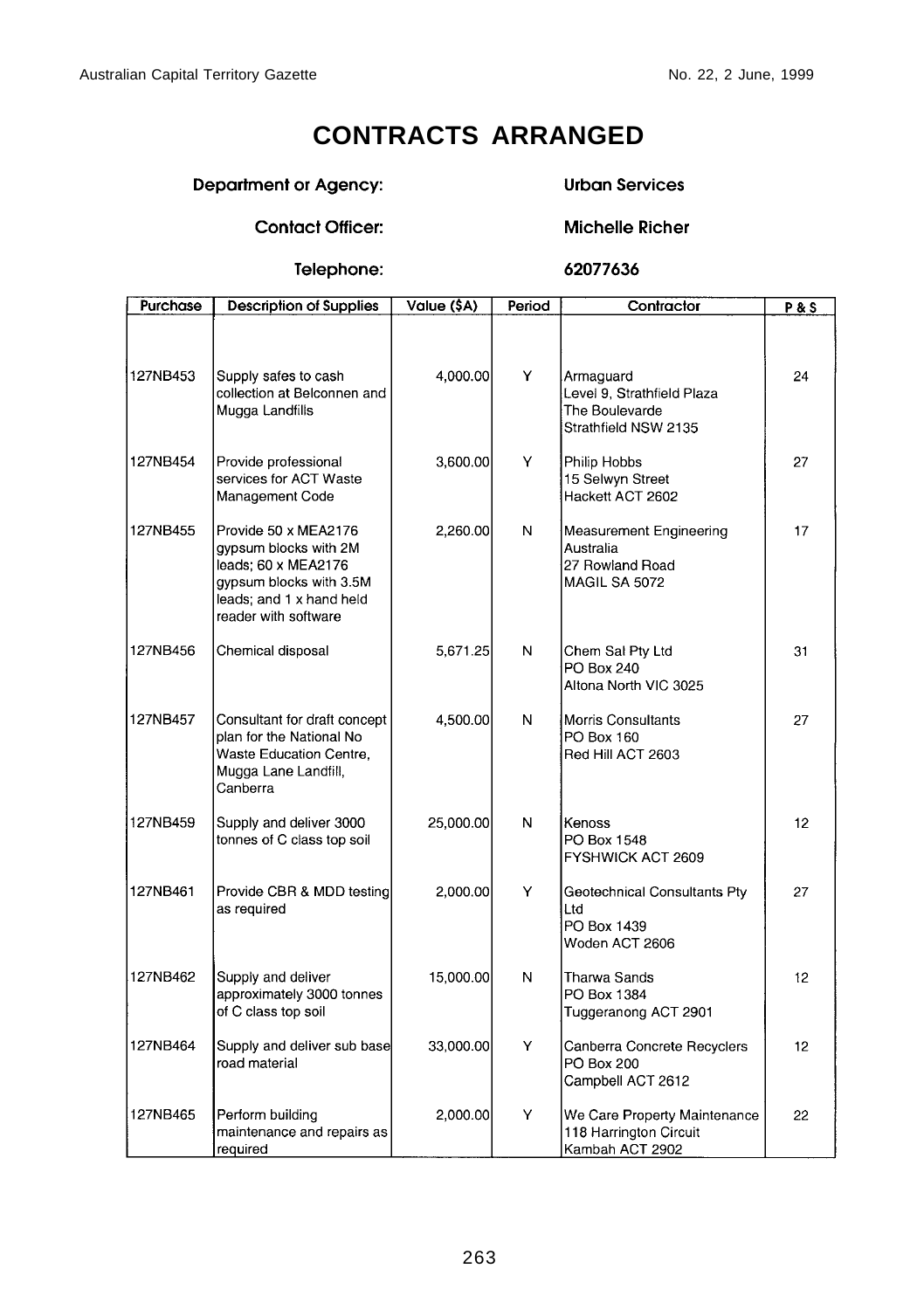## **CONTRACTS ARRANGED (Continued)**

#### Department or Agency:

#### **Urban Services**

**Contact Officer:** 

# **Michelle Richer**

Telephone:

62077636

| Purchase  |                                                                                                                       |             |          | Contractor                                                          | <b>P&amp;S</b> |
|-----------|-----------------------------------------------------------------------------------------------------------------------|-------------|----------|---------------------------------------------------------------------|----------------|
| Reference |                                                                                                                       |             | Period   | (Include postcode at end of                                         | Code           |
| Number    | <b>Description of Supplies</b>                                                                                        | Value (\$A) | Contract | address)                                                            |                |
| 127NB467  | Perform survey works as<br>required                                                                                   | 15,000.00   | Y        | ACT Survey (Eng.) Pty Ltd<br>10 Cape Street<br>DICKSON ACT 2602     | 27             |
| 127NB469  | Supply and deliver<br>approximately 1200 tonnes<br>A class top soil                                                   | 32,075.00   | N        | Samarkos<br>PO Box 1451<br>FYSHWICK ACT 2609                        | 12             |
| 127NB470  | Manufacture of platform<br>and handrail structure to<br>enable dam valve to be<br>switched on and off at<br>Belconnen | 2.450.00    | N        | Squiq's Welding<br>5 Mullens Place<br>CALWELL ACT 2905              | 13             |
| 127NB471  | Review current contract<br>monitoring procedures                                                                      | 11,360.00   | N        | Deloitte Touche Tohmastu<br>GPO Box 823<br>Canberra ACT 2601        | 27             |
| 127NB474  | Supply and installation of<br>camera equipment                                                                        | 4.632.00    | N        | Australian Forensic Service P/L<br>PO Box 4752<br>Kingston ACT 2604 | 31             |
| 127NB476  | Audit of the No Waste 2010<br>policy                                                                                  | 16,250.00   | N        | Morris Consultants<br>PO Box 160<br>Red Hill ACT 2603               | 32             |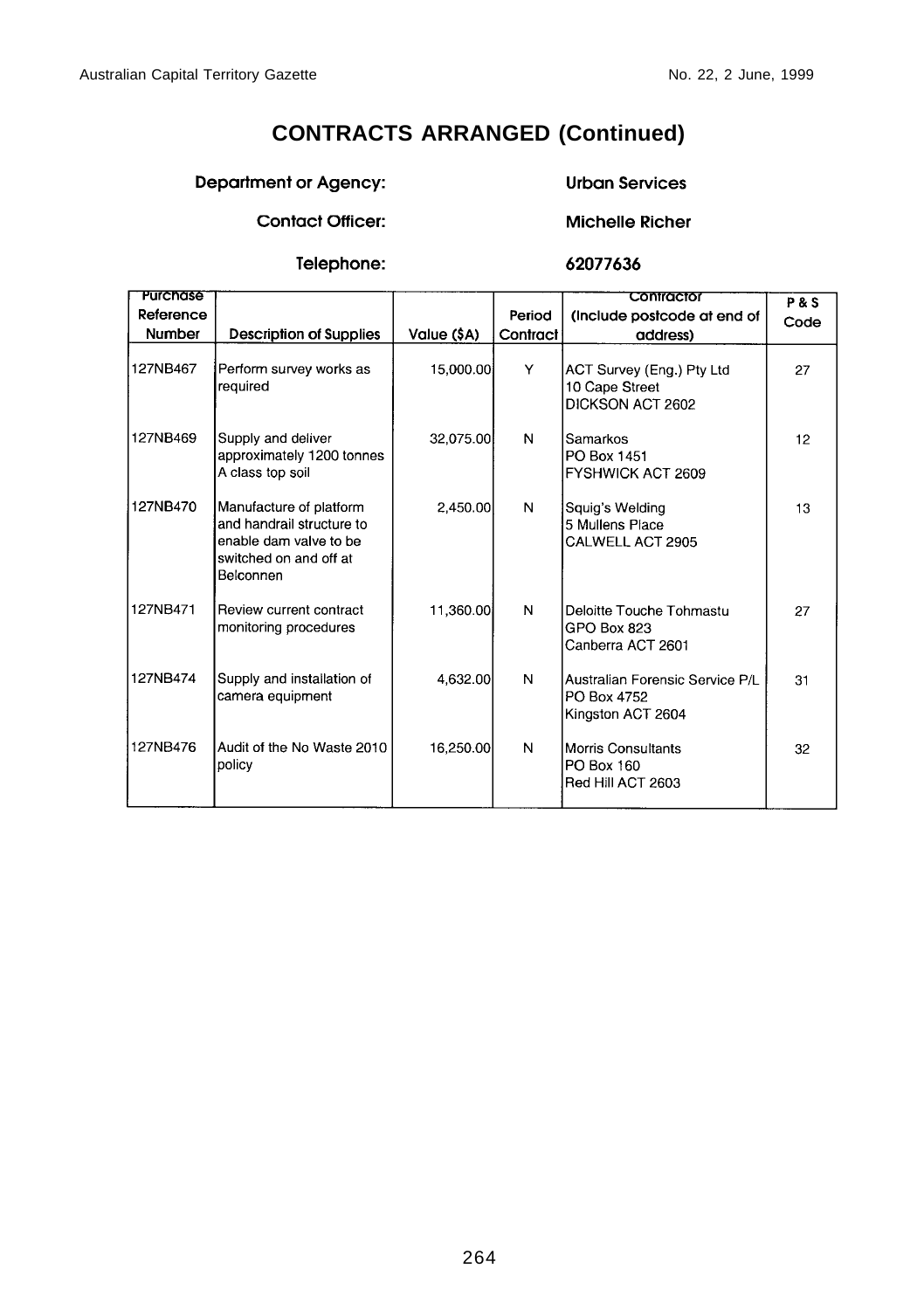## **CONTRACTS ARRANGED (Continued)**

Department or Agency:<br>
Authorisation Officer:<br>
Canberra Institute of<br>
Laurelle Westerhuis<br>
Contact Officer:<br>
JANET KENT Contact Officer: Telephone: 62074378

Canberra Institute of Technology

| Purchase<br>Reference<br>Number | Description of Supplies                                | Value<br>(SA) | Period<br>Contract | Contractor<br>(Including postcode at<br>end of address)     | <b>P&amp;S</b><br>Code |
|---------------------------------|--------------------------------------------------------|---------------|--------------------|-------------------------------------------------------------|------------------------|
|                                 | 991310 A&D BALANCES<br>HF300G MULTI<br><b>FUNCTION</b> | 6,250.00      |                    | LAB SUPPLY<br>PO BOX 4396<br>MILPERRA DC,<br><b>NSW1891</b> |                        |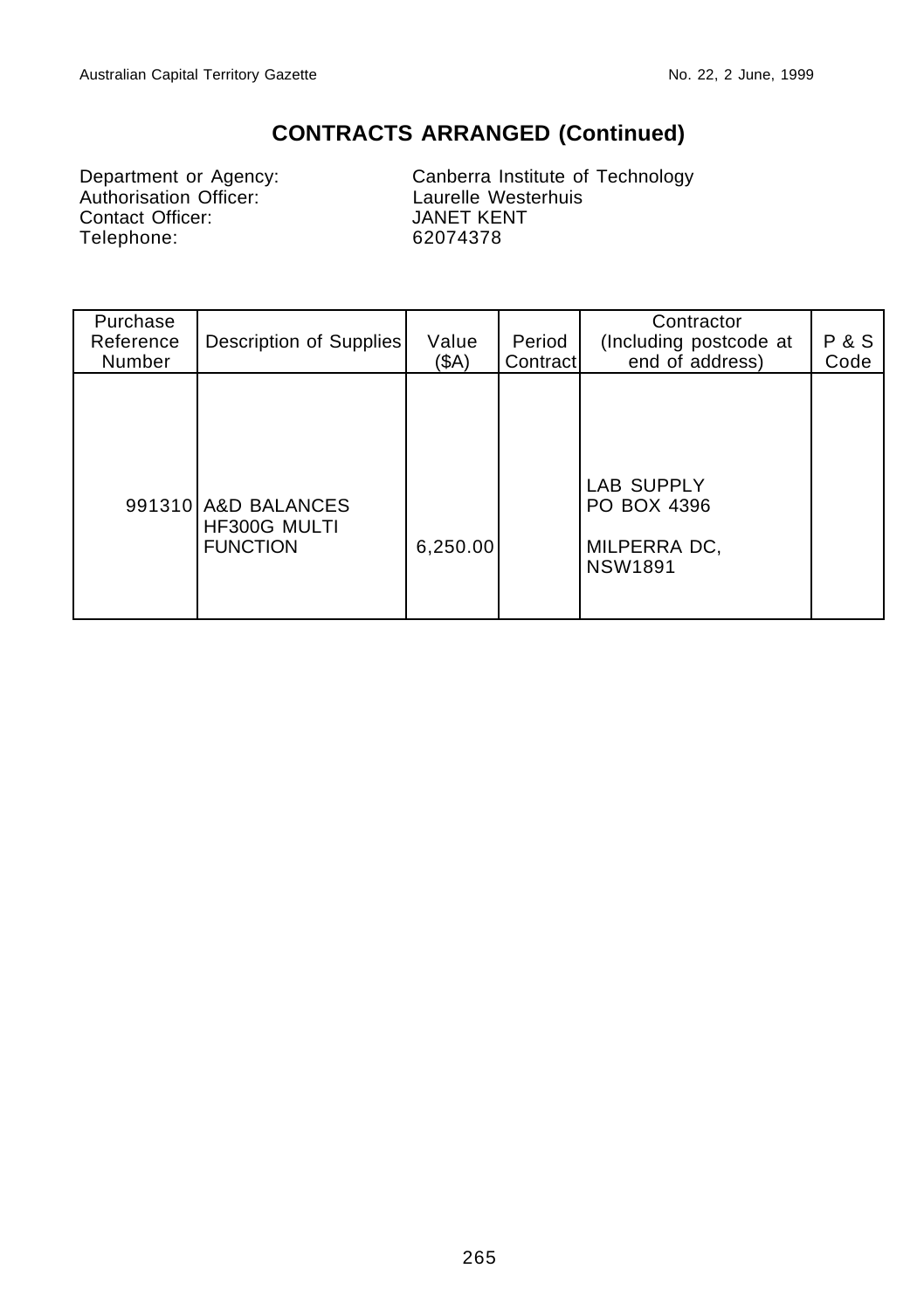# **NOTICES**

#### **ACT Government Legislation and Gazette Subscription Rates 1999 - 2000**

Subscriptions are presently available for ACT legislation and Gazettes under the following categories. Prices quoted include postage by surface mail within Australia. Overseas subscription rates will be provided on application. No refunds or credits will be given if a subscription is cancelled during the year. Subscriptions which are entered into part way through the subscription period will be entitled to receive back copies for the period up to 28 days prior to the subscription payment date. Subscription copies which are published more than 28 days before the payment date will be charged at the individual price.

Claims for missing items will be recognised as valid if written notification is lodged at Publishing Services within 28 days of publication of the missing item. Claims lodged after this date will attract payment in full.

#### **Government Gazette**

**99/2000 Gazette** \$360.00 from 1 July 1999 to 30 June 2000 **No. required: □** The Government Gazette is published on Wednesday of each week, unless disrupted by unforseen circumstances. Special Government Gazettes are published periodically and are included in the subscription price.

#### **Bills**

**99/2000 Bills b \$260.00** from 1 July 1999 to 30 June 2000 **No. required: △** Includes the full text and Explanatory Memorandum of all ACT Legislative Assembly Bills published during the subscription period.

#### **Legislation**

**99/2000 New Acts & Regulations** \$260.00 from 1 July 1999 to 30 June 2000 **No. required: □** Includes copies of all new Acts and Regulations (with their Explanatory Statement) published during the subscription period.

**99/2000 Reprints \$700.00 from 1 July 1999 to 30 June 2000 <b>No. required:** ■ Includes copies of all reprints of consolidated legislation published during the subscription period.

**99/2000 Tables because \$110.00 from 1 July 1999 to 30 June 2000 <b>No. required: □** Includes twelve monthly ('pink') pamphlets listing all Acts, Ordinances and Subordinate Laws made or reprinted during the subscription period and the 'red book' which provides a consolidation for the year .

**99/2000 Instruments** \$360.00 from 1 July 1999 to 30 June 2000 **No. required:** ❏ Includes the full text of all Disallowable Instruments and their Explanatory Statement published during the subscription period.

**99/2000 Index b \$80 from 1 July 1999 to 30 June 2000 <b>No. required:** ■ Twelve monthly issues comprising an up to date list of titles and prices of all legislation, Bills, Disallowable Instruments and miscellaneous publications stocked by Publishing Services

More information:

**ACT Government Publishing Services Level 7 Macarthur House 12 Wattle Street, Lyneham ACT 2603 PO Box 158, CANBERRA ACT 2601**

**Ph: (02) 6205 0202 Fax: (02) 6205 0266 gazette\_office@dpa.act.gov.au www.publishing.act.gov.au**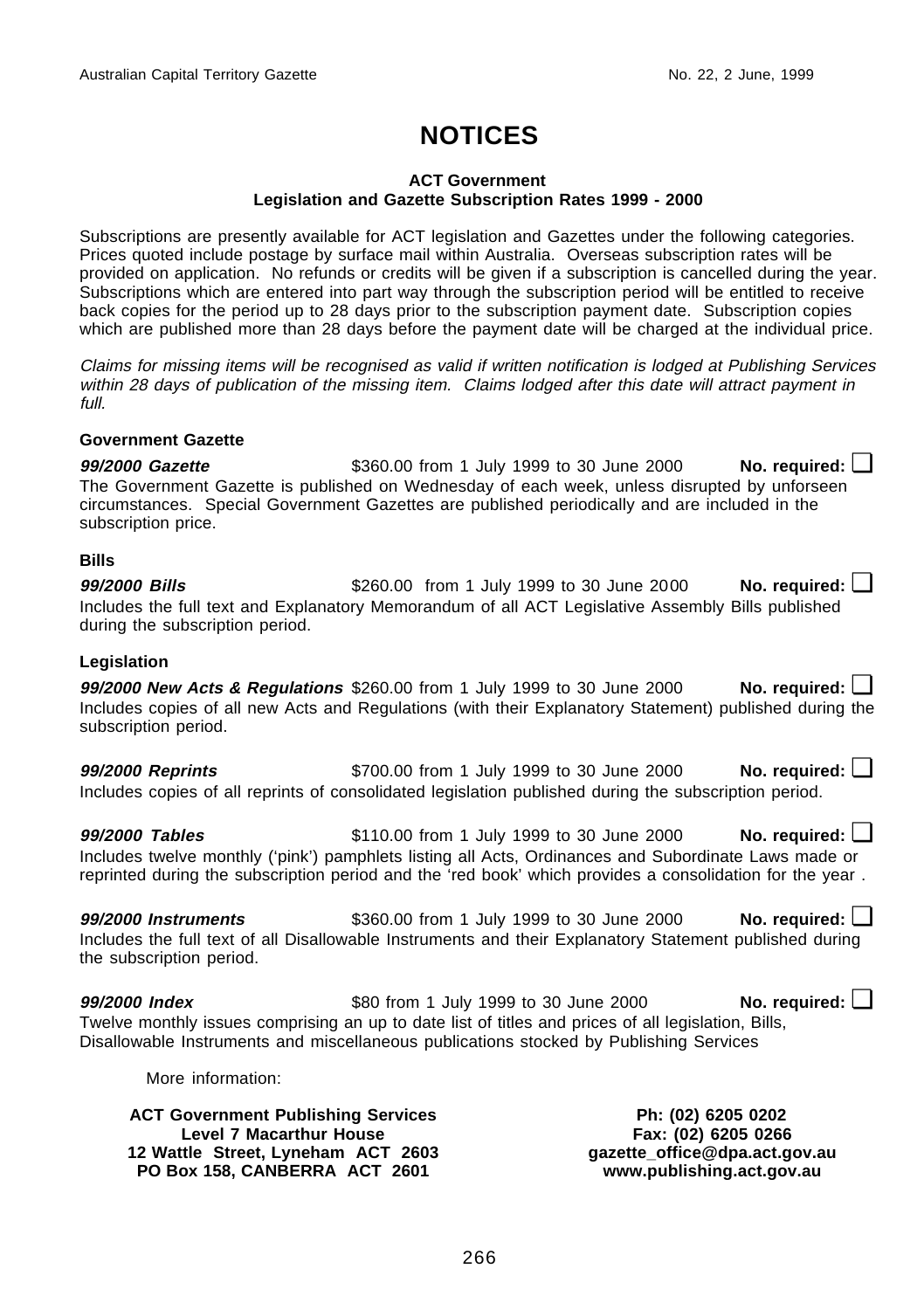## **NOTICES (Continued)**

| Bankcard $\Box$                            | Mastercard $\Box$ Visa $\Box$ |  | Cheque     |  |
|--------------------------------------------|-------------------------------|--|------------|--|
| Card No:                                   |                               |  |            |  |
| Expiry Date: $\Box$ $\Box$ / $\Box$ $\Box$ |                               |  | Amount: \$ |  |
|                                            |                               |  |            |  |
| <b>Mailing Information:</b>                |                               |  |            |  |
|                                            |                               |  |            |  |
|                                            |                               |  |            |  |
|                                            |                               |  |            |  |
|                                            |                               |  |            |  |

#### **PAYMENT OPTIONS**